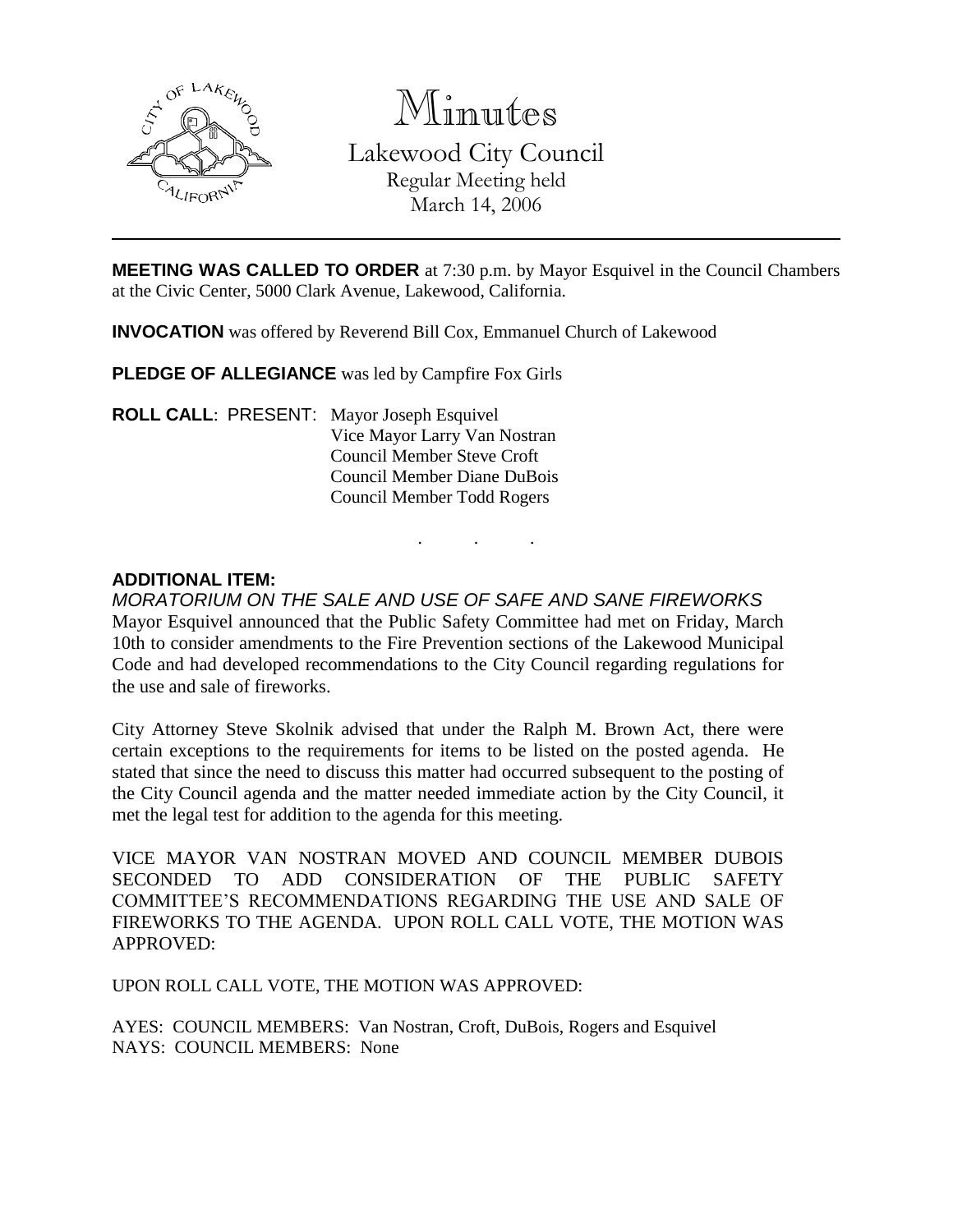# *MORATORIUM ON SALE AND USE OF SAFE & SANE FIREWORKS –* Cont.

Vice Mayor Van Nostran, Chairman of the Public Safety Committee, stated that the Committee had looked at fire regulations and whether changes were advisable in the regulations pertaining to fireworks. He stated that while he was disturbed to see the nation's Independence Day celebrations become a day to break the law, he also recognized the good works done in the City of Lakewood by the organizations that raised money through the sale of fireworks. He stated that the only real way to put a stop to the influx of illegal fireworks into California from out-of-state and from the Internet, would be a statewide ban, and noted that the State currently put more effort into keeping illegal fruit out of the State than illegal fireworks. He stated that although the recent incident with the explosion on Dunrobin Avenue had been perpetrated by one individual with illegal fireworks, the City must take steps to protect from any further incidents. The Public Safety Committee would propose a one-year moratorium on the sale of safe and sane fireworks to enable the City to work with the Sheriff's Department to determine the best course of action to combat the use of illegal fireworks in Lakewood. He further stated that the City would also work closely with the community groups depending on fireworks sales as fundraisers to develop alternatives. He called upon the local courts to treat violations of the Municipal Code sections relating to fireworks as the serious crime they were. He concluded by stating that the real solution was not just to change the laws, but to change behaviors.

VICE MAYOR VAN NOSTRAN MOVED AND COUNCIL MEMBER ROGERS SECONDED TO APPROVE A ONE-YEAR MORATORIUM BE PLACED ON THE SALE AND USE OF SAFE AND SANE FIREWORKS AND TO ALLOCATE AN ADDITIONAL \$100,000 TO FUND A NEW LAW ENFORCEMENT TEAM TO TARGET PROBLEM LOCATIONS AND REPEAT OFFENDERS.

The City Attorney stated that an implementing ordinance to amend the Municipal Code would be prepared for City Council approval.

Council Member Rogers stated that as a point of clarification, he wished to disclose that he was a member of the Los Angeles County Sheriff's Department and had worked in the Lakewood Schools Organizing Committee booth, which sold safe and sane fireworks and used the profits to make grants to Lakewood teachers. He continued by stating that the use of safe and sane fireworks was a tradition in his own family and that he would hate to see all families banned from using the legal fireworks because of the action of those who choose to break the law. He expressed concern that there were not enough public fireworks displays to provide an alternative or enough law enforcement officers to catch everyone breaking the law. He acknowledged that there was some truth that the legal fireworks tended to mask the use of illegal fireworks or lead people to think it is okay to bring in illegal fireworks. He stated that the escalating use of illegal fireworks was turning the City into a war zone on July 4th and detracting from residents' ability to enjoy the holiday. He concluded by stating that he would support the moratorium for one year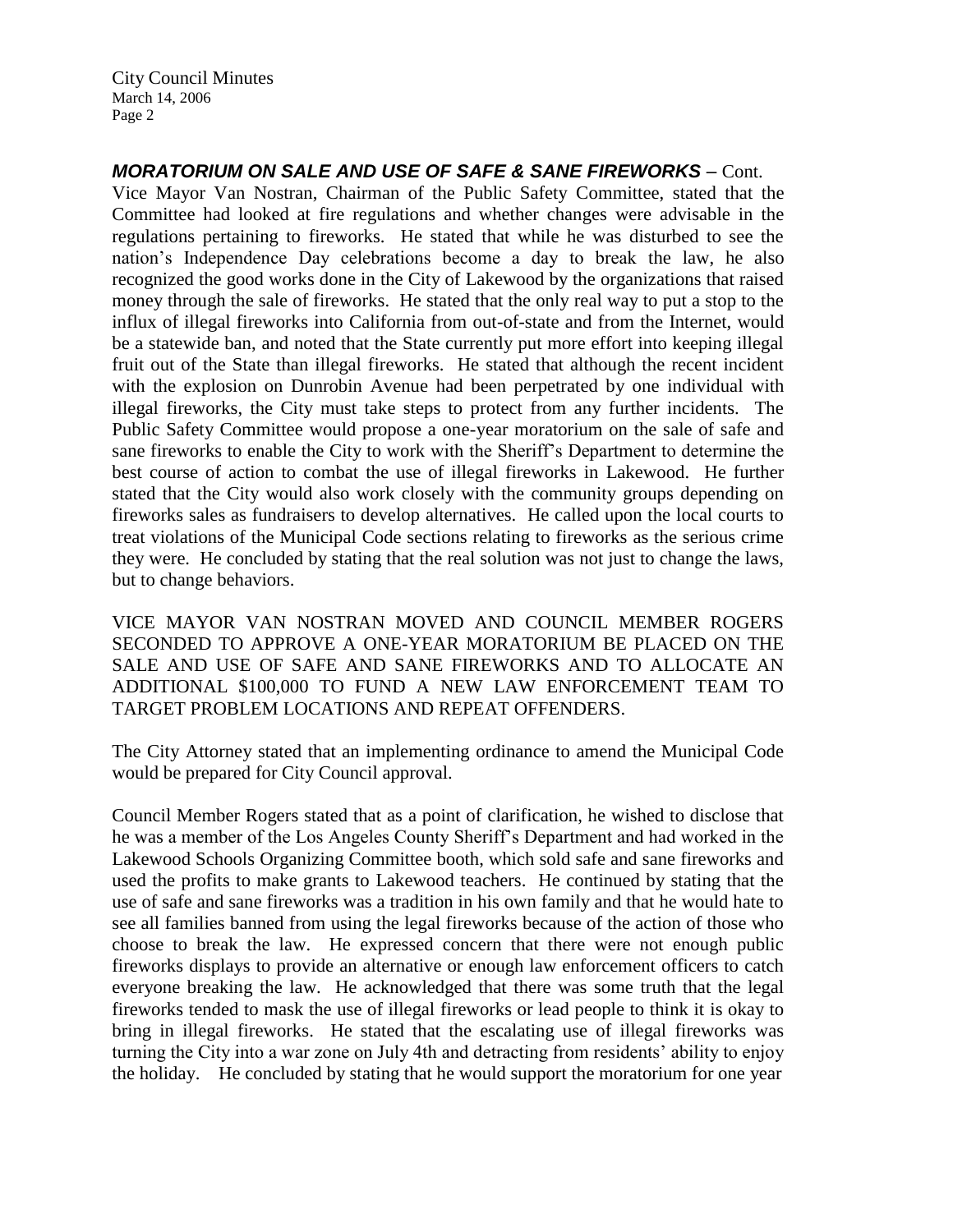*MORATORIUM ON SALE AND USE OF SAFE & SANE FIREWORKS –* Cont. and see what impact it would have and support the appropriation to give the Lakewood Sheriff Station the tools needed to do a better job of enforcement. He noted the City Council may want to take a look at placing this matter on a future election ballot to get input from the voters.

Council Member Rogers additionally stated he would like to amend the motion on the floor.

COUNCIL MEMBER ROGERS MOVED TO AMEND THE MOTION TO ADD THE ESTABLISHMENT OF A PILOT PROGRAM FOR A \$100 REWARD FOR INFORMATION LEADING TO THE ARREST OR CITATION OF ANYONE IN VIOLATION OF ANY CODE SECTION RELATING TO ILLEGAL FIREWORKS AND DIRECT STAFF TO PREPARE A REPORT REGARDING REGIONALIZING FIREWORKS DISPLAYS IN PARK FACILITIES DISTRIBUTED THROUGHOUT THE CITY. AS THE MAKER OF THE ORIGINAL MOTION, VICE MAYOR VAN NOSTRAN CONCURRED WITH THE AMENDMENT.

Finance Director Larry Schroeder reported that in 2002, the Fire Prevention section of the Lakewood Municipal Code had been amended to reduce the number of fireworks stands allowed in the City; to decrease the number of days fireworks could be sold; to limit the type of groups allowed to receive a permit for fireworks; and to specify that proceeds must be spent within the City of Lakewood.

Deputy City Manager Sandi Ruyle displayed slides showing the printed guidelines for a safe July 4th celebration and Lakewood fireworks regulations. She advised that the flyers were distributed through all fireworks stands; the 400 active Neighborhood Watch block captains; all City facilities; all block party permit participants; and Sheriff's deputies. Starting with July 4, 2005, a 24-hour hotline had been established to collect reports of illegal fireworks activities and a 2-man Sheriff's fireworks suppression car had worked both prior to and on the holiday. She reported on the trends in block party permit applications, noting that more stringent requirements had been imposed in 2002.

Captain Dave Fender, Commander of the Lakewood Sheriff Station, displayed slides and reported on the Station's deployment plan that had been used on July 4th, the calls for service, and a city-by-city comparison on the number of calls regarding illegal fireworks. He stated that an average p.m. shift received about 27 calls for service and, by contrast, 131 calls for service had been received on July 4th. He also reported that 123 citations had been issued over the holiday period, with 98 of them being issued on July 4th, even though darkness and smoke often hampered efforts to identify specific individuals using illegal fireworks. He noted that while previously the focus had been to merely seize any illegal fireworks and quickly move on to the next call, in 2005, deputies had concentrated on issuing citations. He stated that help was needed from the court system on the disposition of the citations.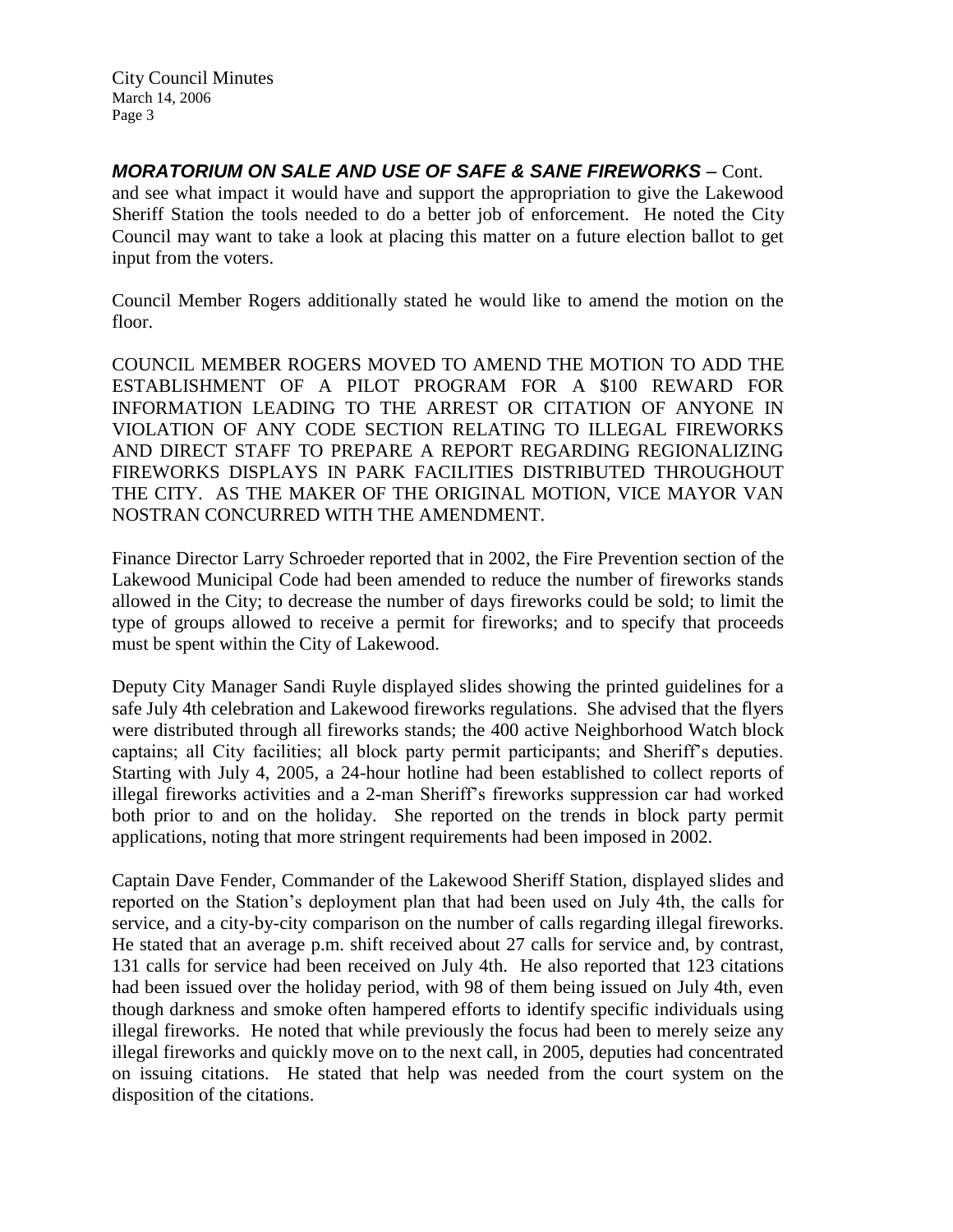*MORATORIUM ON SALE AND USE OF SAFE & SANE FIREWORKS –* Cont. The City Attorney advised the audience members wishing to address the City Council that the item under discussion was limited to a moratorium on the sale and use of safe and sane fireworks and that anyone wishing to address the City Council regarding the explosion on Dunrobin Avenue would be provided an opportunity later in the agenda.

Bob McKittrick, representing Little League Baseball; Dina Schmidt, representing Lakewood Football and Cheer; Sal Hernandez, representing Pop Warner Football; Mark Abeyta, Joy Janes, Noemi Tiedemann, Robert Clayton, Joe Arambel, Ron Wade, Dennis Fontes, President of the Lakewood Rotary Club; Anna Melendez, representing Lakewood Pacific Junior Football; Debra Esquivel, representing the Lakewood JC's; Terry Downs, representing the Weingart-Lakewood Family YMCA; Glenn Haas, representing Little League Baseball; and Ruby Pyers-Cure, representing the Lakewood Women's Club; addressed the City Council in opposition to a moratorium. They cited reasons such as: the huge financial impacts on local organizations that benefit children; punishing families that enjoy the legal, safe and sane fireworks for the actions of one bad person; safe and sane fireworks were not the real problem; placing the matter on an election ballot instead; and urging the City Council to take additional time to seek another alternative.

Steve Hansen, James Stewart, Mitch Snyder and Priscilla Hansen addressed the City Council in favor of a moratorium. They cited reasons such as: a moratorium was the best and only way to stop the illegal fireworks; there was no such thing as safe fireworks; and a full ban on fireworks was necessary for the safety of the public.

Robert Wagner noting that this item was not on the posted agenda, advocated postponing a decision on a moratorium until a public hearing could be held for a broader audience.

Council Member Croft noted that if the moratorium were to proceed, the proposed ordinance would be placed on the posted agenda for the next meeting.

Responding to a question from one of the speakers, the City Attorney stated that the City Council did not have the authority under California State law to make a violation of the Lakewood Municipal Code a misdemeanor.

Vice Mayor Van Nostran stated he was in a quandary, since he knew a moratorium would have far-reaching impacts and that some community groups depended on the funds raised from the sale of safe and sane fireworks. He further stated that there should be a study to determine if there was a way to assist the organizations that would lose funding if a moratorium were implemented. He stated he would support placing this issue before the voters and that public safety was his number one concern.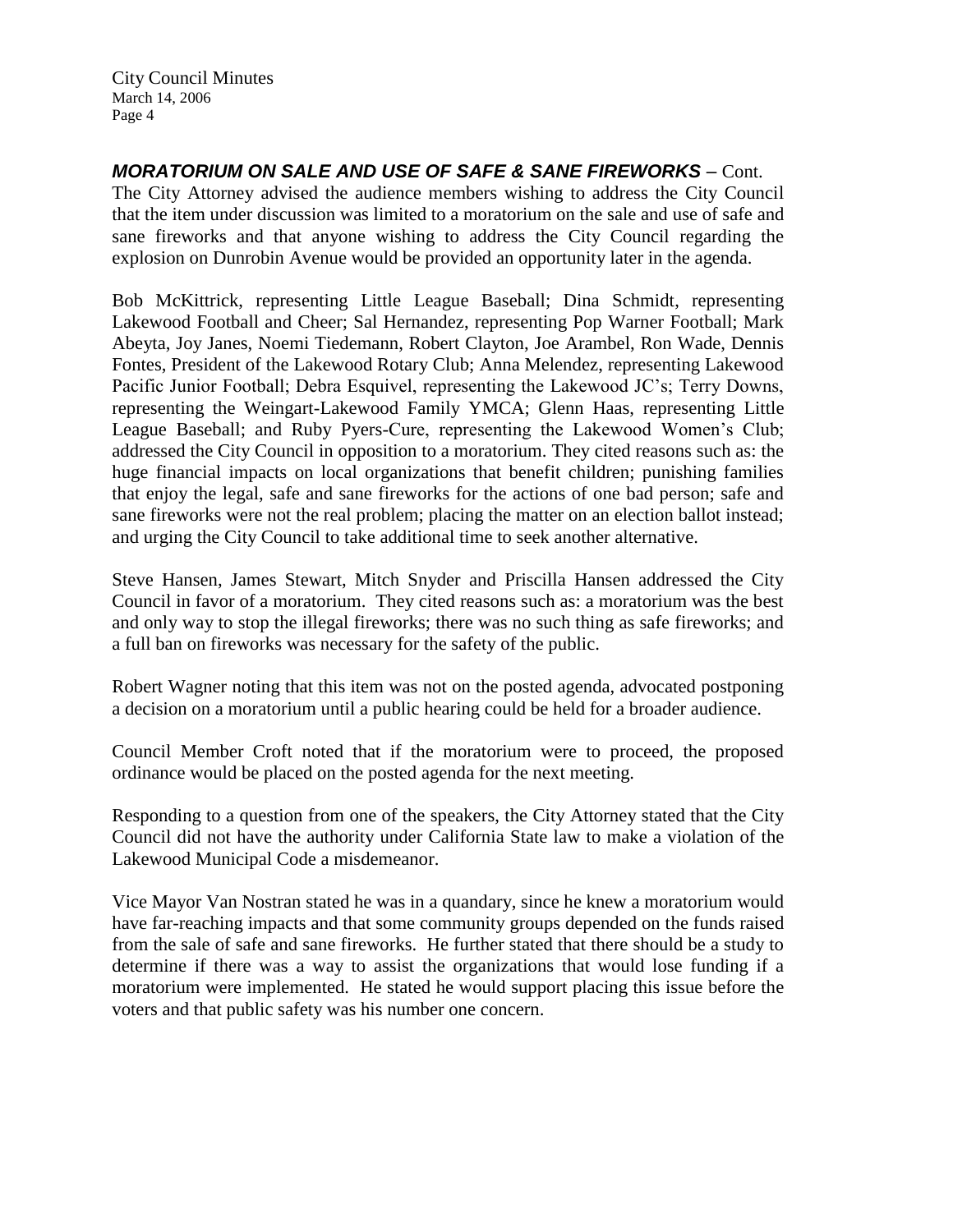*MORATORIUM ON SALE AND USE OF SAFE & SANE FIREWORKS –* Cont.

Council Member Rogers stated that this was a particularly tough issue and that his own children would not support him voting against safe and sane fireworks. He stated that if there was any way to soften the financial blow to the organizations, the City should help.

Council Member Croft stated that as a long-time resident, safe and sane fireworks had been sold as long as he could remember. He expressed concern that legal and illegal fireworks could still be purchased elsewhere and used in Lakewood, even if a moratorium were instituted. He stated that the largest problem was with judges refusing to impose the higher fines adopted by the City Council and offering lesser fines and charges to those receiving citations for illegal fireworks. He noted that the City should seek the help of State and Federal authorities to help implement additional controls on the use of illegal fireworks. He stated that he would support a plan to soften the impacts to local nonprofit groups at least for the first year of a moratorium or fireworks ban.

Responding to a question from Vice Mayor Van Nostran regarding whether public funds could be used to assist the organizations, the City Attorney stated that there were tests for the uses of municipal expenditures and that specific facts must be reviewed to determine if such assistance was feasible.

Vice Mayor Van Nostran proposed that the motion be further amended.

VICE MAYOR VAN NOSTRAN MOVED THAT THE MOTION BE AMENDED TO DIRECT STAFF TO PREPARE AN ENACTING ORDINANCE FOR A MORATORIUM AND TO PREPARE A PROCESS FOR REVIEWING EACH FIREWORKS STAND APPLICANT'S ELIGIBILITY FOR CITY FUNDING ASSISTANCE. AS THE SECOND TO THE MOTION, COUNCIL MEMBER ROGERS CONCURRED WITH THE AMENDMENT.

Mayor Esquivel stated that he had worked in July 4th fireworks booths for many, many years in support of a number of service organizations in Lakewood. He stated that he understood that what happened to the house on Dunrobin Avenue was an extremely frightening incident and that the City Council was prepared to take measures to see that such a thing would never happen again. He expressed his support for the amended motion.

Council Member DuBois stated that she supported the remarks made by her colleagues and suggested that staff also look at service opportunities where organizations could possibly work to earn funding support or participate in other fund raising opportunities at City events.

. . .

UPON ROLL CALL VOTE, THE MOTION, AS AMENDED, WAS APPROVED:

AYES: COUNCIL MEMBERS: Van Nostran, Croft, DuBois, Rogers and Esquivel NAYS: COUNCIL MEMBERS: None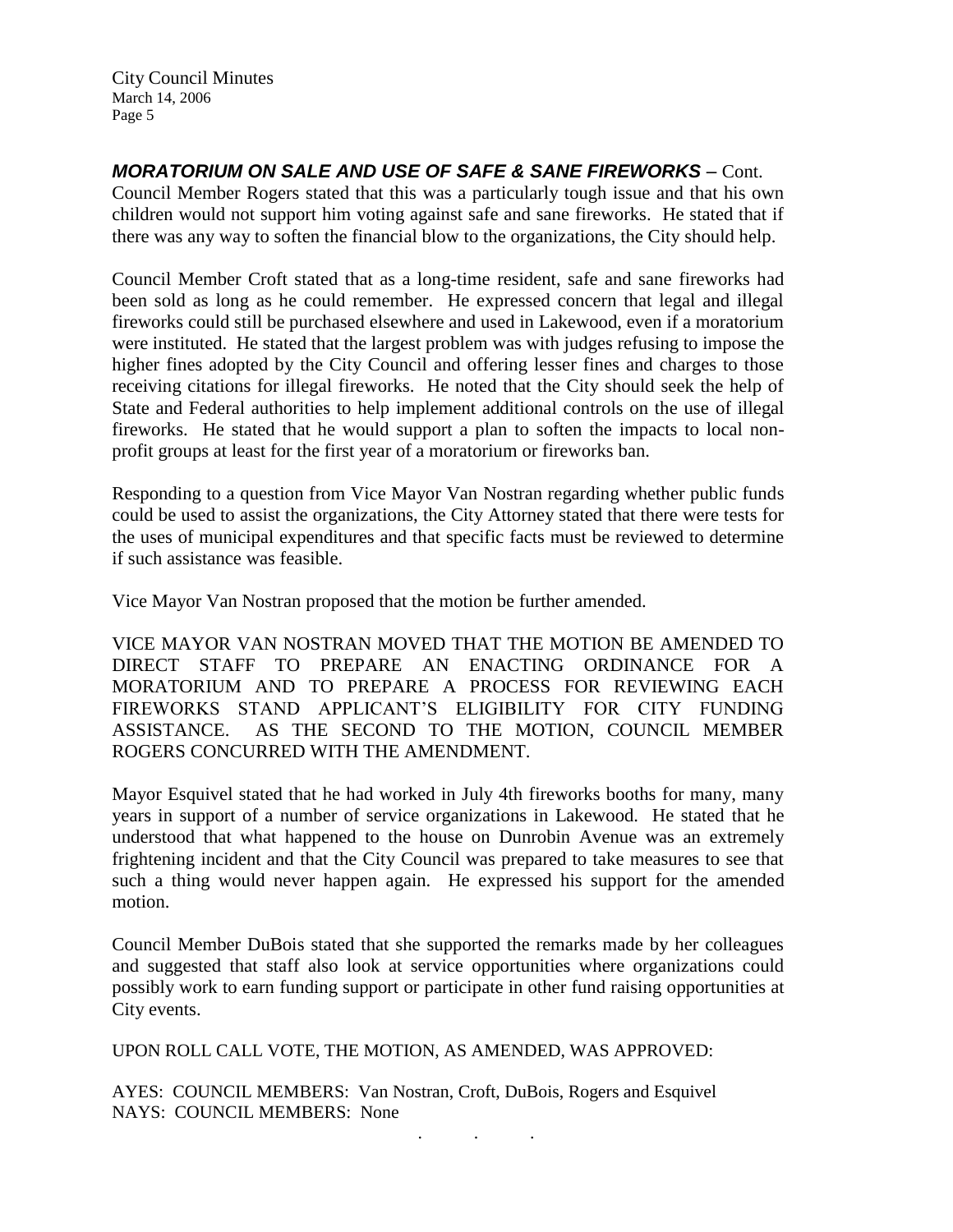At 9:26 p.m., Mayor Esquivel called for a brief recess. The meeting was reconvened at 9:35 p.m., with all Members of the City Council present.

 $\mathbf{r}$  .  $\mathbf{r}$  ,  $\mathbf{r}$  ,  $\mathbf{r}$  ,  $\mathbf{r}$  ,  $\mathbf{r}$  ,  $\mathbf{r}$ 

#### **ROUTINE ITEMS:**

COUNCIL MEMBER CROFT MOVED AND COUNCIL MEMBER DUBOIS SECONDED TO APPROVE ROUTINE ITEMS 1 THROUGH 8.

- RI-1 Approval of Minutes of the Meeting held February 28, 2006
- RI-2 Approval of Personnel Transactions
- RI-3 Approval of Registers of Demands dated February 23, and March 2, 2006
- RI-4 RESOLUTION NO. 2006-7; A RESOLUTION OF THE CITY COUNCIL OF THE CITY OF LAKEWOOD ESTABLISHING A TWO-HOUR PARKING ZONE ON THE NORTH SIDE OF SOUTH STREET WEST OF ALLEY WEST OF BELLFLOWER BOULEVARD WITHIN THE CITY OF LAKEWOOD
- RI-5 Approval of Encroachment Permit
- RI-6 Approval of Meeting Reports and Authorizations Pursuant to AB1234
- RI-7 Approval of Amendment to Agreements with Meyer & Associates Rynerson Park Shelter No. 3 Replacement Project
- RI-8 RESOLUTION NO. 2006-8; A RESOLUTION OF THE CITY COUNCIL OF THE CITY OF LAKEWOOD APPROVING THE FOURTH AMENDED AND RESTATED JOINT EXERCISE OF POWERS AGREEMENT WITH THE EXCLUSION OF PARAMOUNT AS A MEMBER CITY OF THE SOUTHEAST LOS ANGELES COUNTY WORKFORCE INVESTMENT BOARD

UPON ROLL CALL VOTE, THE MOTION WAS APPROVED:

AYES: COUNCIL MEMBERS: Van Nostran, Croft, DuBois, Rogers and Esquivel NAYS: COUNCIL MEMBERS: None

. . .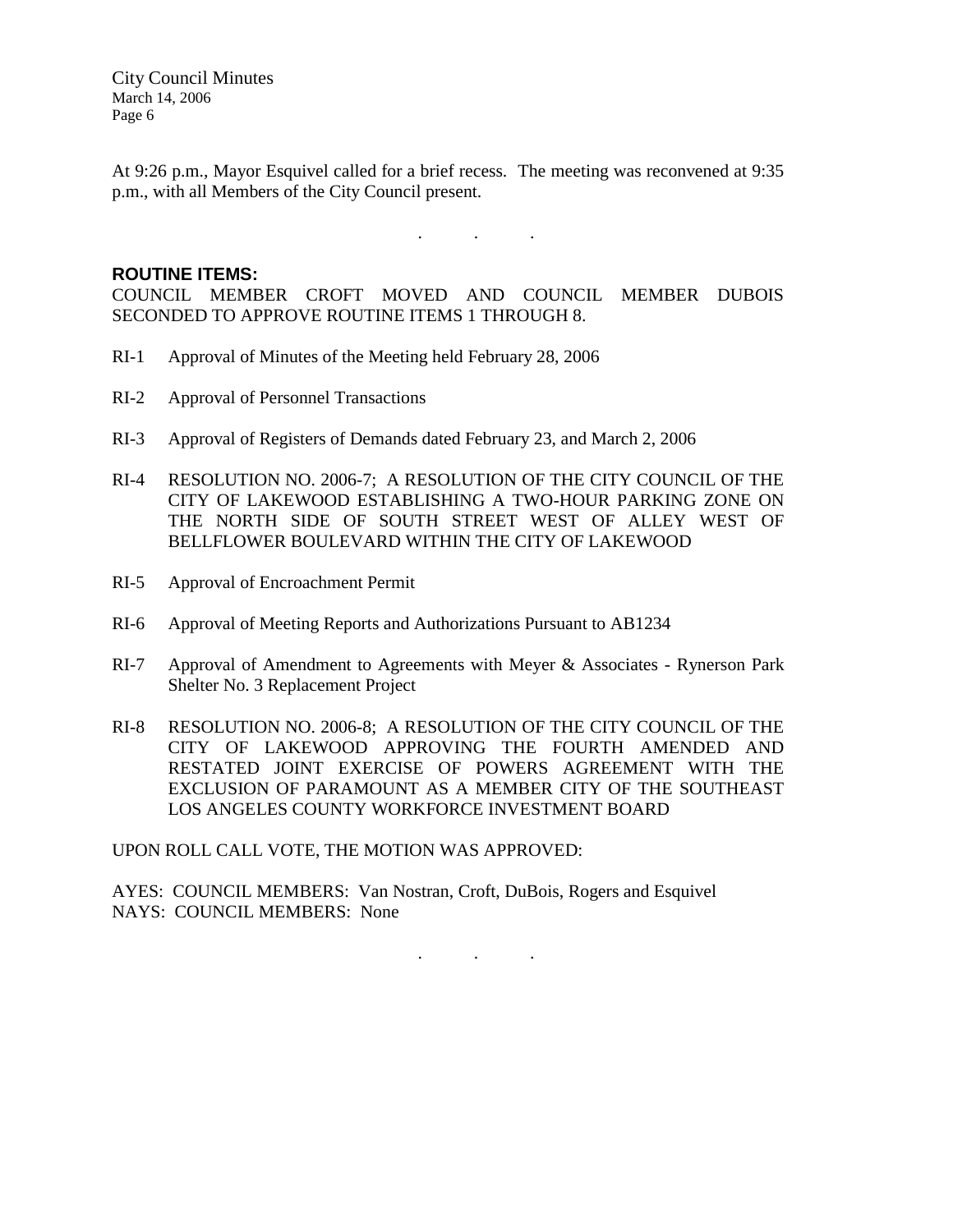## **1.1 • AWARD OF BID FOR PUBLIC WORKS PROJECT NO. 06-1R, DRILLING ASR WELL 27**

The City Attorney advised that although this item had been noticed for a public hearing on this date, it was not ready for a decision to be made by the City Council.

Mayor Esquivel opened the public hearing at 9:36 p.m. and called for anyone in the audience wishing to address the City Council on this matter. There was no response.

VICE MAYOR VAN NOSTRAN MOVED AND COUNCIL MEMBER CROFT SECONDED TO CONTINUE THE AWARD OF BID OF PUBLIC WORKS PROJECT NO. 06-1R TO THE MEETING OF MARCH 28, 2006. UPON ROLL CALL VOTE, THE MOTION WAS APPROVED:

AYES: COUNCIL MEMBERS: Van Nostran, Croft, DuBois, Rogers and Esquivel NAYS: COUNCIL MEMBERS: None

## **1.2 • AMENDING THE LAKEWOOD MUNICIPAL CODE PERTAINING TO HEARING OFFICERS FOR ABANDONED, WRECKED, DISMANTLED OR INOPERATIVE VEHICLE HEARINGS**

 $\mathbf{r}$  .  $\mathbf{r}$  ,  $\mathbf{r}$  ,  $\mathbf{r}$  ,  $\mathbf{r}$  ,  $\mathbf{r}$  ,  $\mathbf{r}$ 

Community Development Director Chuck Ebner gave a brief presentation based on the report contained in the agenda and stated that based on recent case law, the City Prosecutor had recommended a change in the Lakewood Municipal Code pertaining to the definition of Hearing Officer in matters pertaining to vehicle nuisance hearings. It was the recommendation of staff that the City Council hold a public hearing and introduce the proposed ordinance amending Article IV of the Municipal Code.

ORDINANCE NO. 2006-3; AN ORDINANCE OF THE CITY COUNCIL OF THE CITY OF LAKEWOOD AMENDING THE LAKEWOOD MUNICIPAL CODE PERTAINING TO HEARING OFFICER FOR HEARINGS CONCERNING ABANDONED, WRECKED, DISMANTLED OR INOPERATIVE VEHICLES

Mayor Esquivel opened the public hearing at 9:39 p.m. and called for anyone in the audience wishing to address the City Council on this matter.

Priscilla Hansen, 6178 Eastbrook Avenue, requested further explanation on the purpose of the item. Council Member Croft clarified that the ordinance would bring a section of Lakewood's Municipal Code into compliance with current State law.

COUNCIL MEMBER ROGERS MOVED AND COUNCIL MEMBER DUBOIS SECONDED TO INTRODUCE ORDINANCE NO. 2006-3. UPON ROLL CALL VOTE, THE MOTION WAS APPROVED:

AYES: COUNCIL MEMBERS: Van Nostran, Croft, DuBois, Rogers and Esquivel NAYS: COUNCIL MEMBERS: None

. . .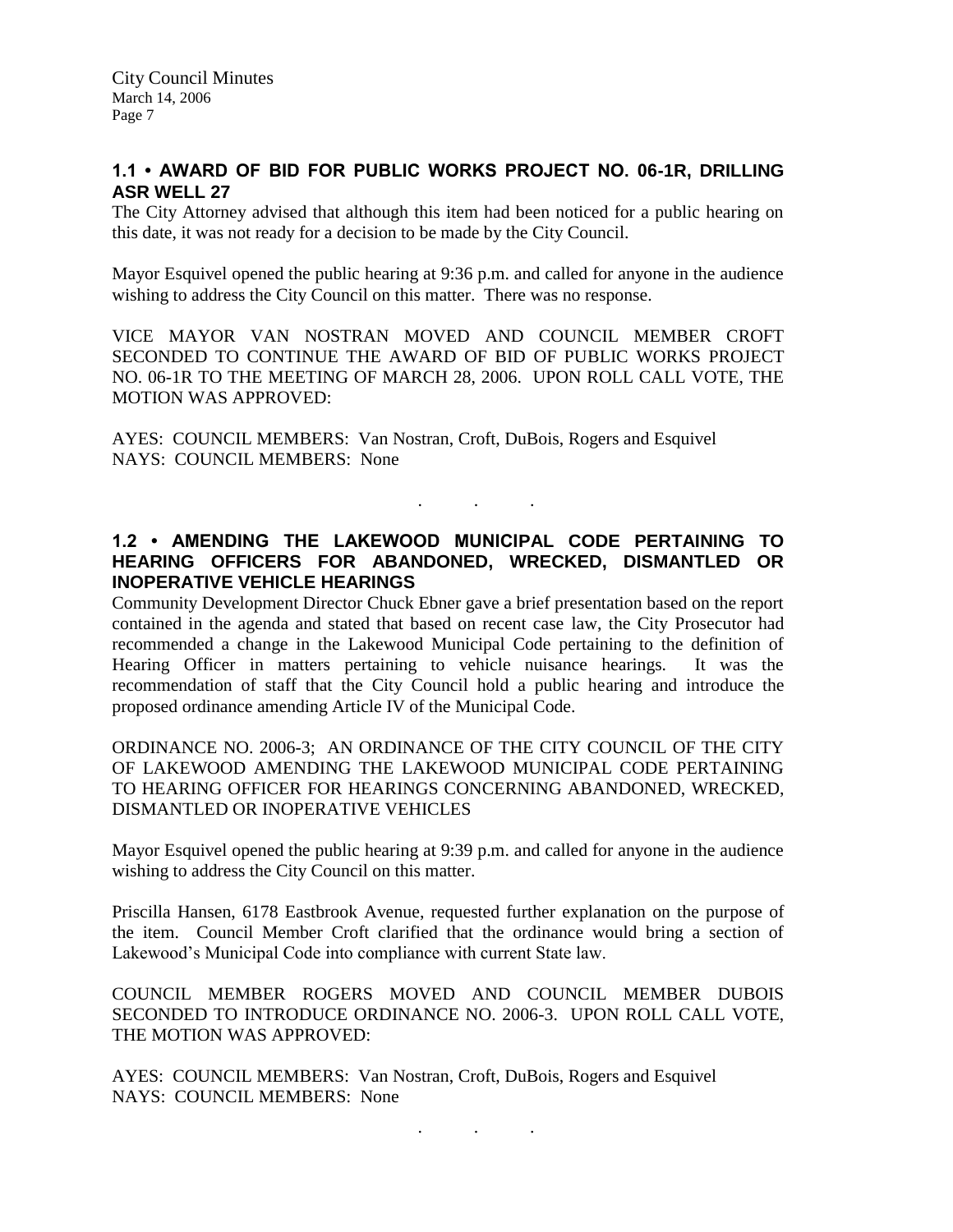#### **2.1 • SPECIFIC PLAN 2006-1 FOR 5800, 5802 & 5804 AUTRY AVENUE AND 5437 & 5439 SOUTH STREET**

The City Attorney advised that a report had been presented on this item at the last regular meeting and that the ordinance was presented for second reading and adoption at this time.

ORDINANCE NO. 2006-2; AN ORDINANCE OF THE CITY COUNCIL OF THE CITY OF LAKEWOOD ADOPTING SPECIFIC PLAN 2006-1 was read by title by the City Clerk.

VICE MAYOR VAN NOSTRAN MOVED AND COUNCIL MEMBER ROGERS SECONDED TO WAIVE FURTHER READING OF ORDINANCE NO. 2006-2. UPON ROLL CALL VOTE, THE MOTION WAS APPROVED:

AYES: COUNCIL MEMBERS: Van Nostran, Croft, DuBois, Rogers and Esquivel NAYS: COUNCIL MEMBERS: None

VICE MAYOR VAN NOSTRAN MOVED AND COUNCIL MEMBER CROFT SECONDED TO ADOPT ORDINANCE NO. 2006-2. UPON ROLL CALL VOTE, THE MOTION WAS APPROVED:

AYES: COUNCIL MEMBERS: Van Nostran, Croft, DuBois, Rogers and Esquivel NAYS: COUNCIL MEMBERS: None

#### **3.1 • REQUEST BY GREATER LAKEWOOD CHAMBER OF COMMERCE TO USE THE CITY COUNCIL CHAMBERS FOR A CANDIDATE FORUM ON MAY 16, 2006**

. . .

Assistant to the City Manager Lisa Novotny gave a brief presentation based on the report in the agenda and stated the Greater Lakewood Chamber of Commerce had requested the use of the City Council Chamber for a candidate forum on May 16, 2006. She noted that although previous requests for use of the Council Chamber for this type of event had been granted with a waiver of the related fees, the Chamber of Commerce had decided to change their priorities and was not planning the event as a content neutral presentation, but rather the Chamber planned to make political endorsements of specific candidates and issues. It was the recommendation of the Intergovernmental Relations Committee that the City Council approve the use of the City Council Chamber by the Greater Lakewood Chamber of Commerce for the May 16, 2006, Candidate Forum for the half-day rental fee of \$300.

VICE MAYOR VAN NOSTRAN MOVED AND COUNCIL MEMBER DUBOIS SECONDED TO APPROVE THE RECOMMENDATION OF THE INTERGOVERNMENTAL RELATIONS COMMITTEE. UPON ROLL CALL VOTE, THE MOTION WAS APPROVED:

AYES: COUNCIL MEMBERS: Van Nostran, Croft, DuBois, Rogers and Esquivel NAYS: COUNCIL MEMBERS: None

. . .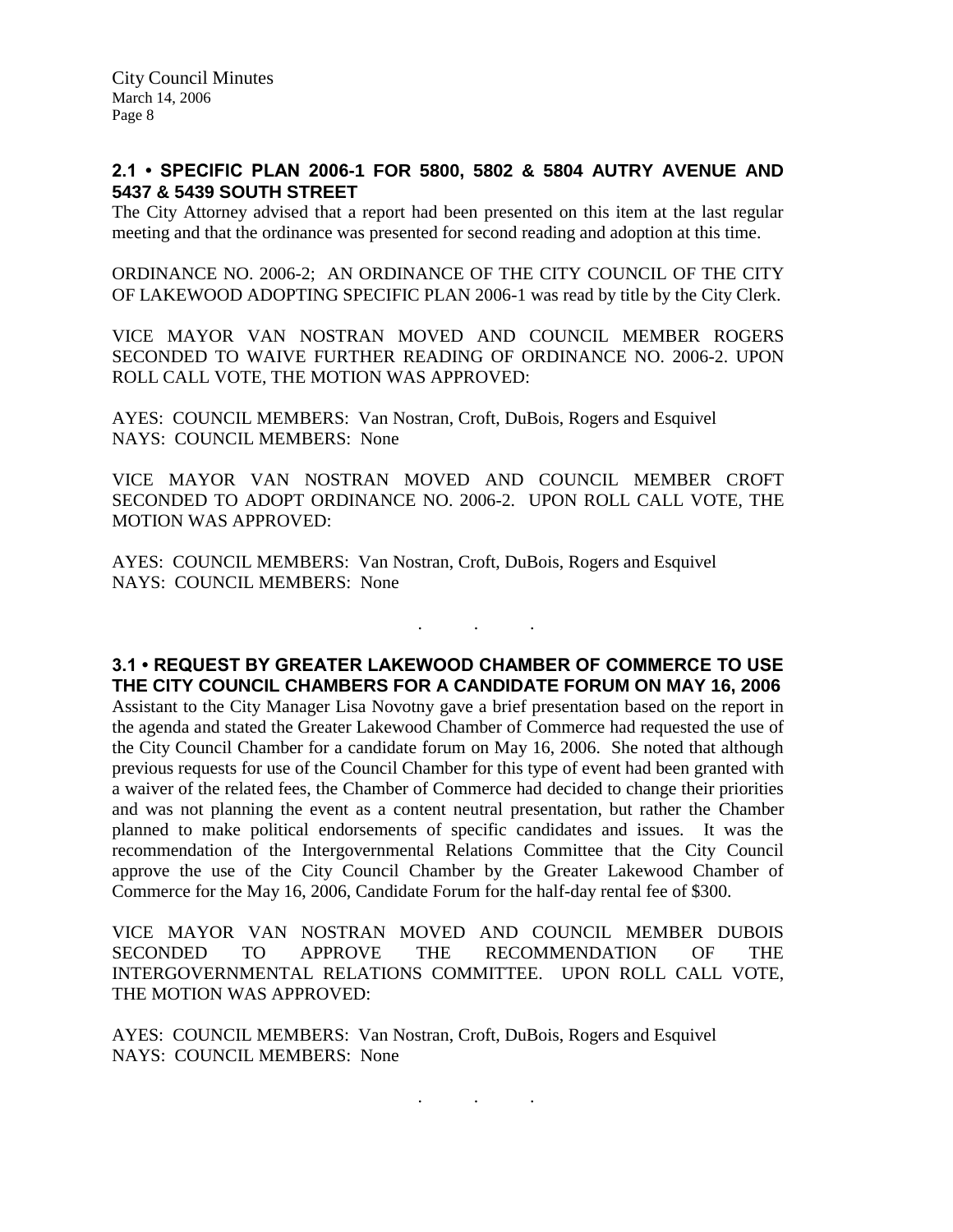# **3.2 • STATUS REPORT ON THE PROPERTY LOCATED AT DUNROBIN AVENUE**

Captain Dave Fender reported an explosion had occurred at Dunrobin Avenue at 6:50 a.m. on March 5th which had totally destroyed the house at that address and damaged 12 other adjacent houses. The apparent cause of the explosion was the resident, Mr. Brian Miller, who, with a cigarette, ignited a fire on a workbench which spread to illegal fireworks he had stored under the bench. He stated that there had been a number of complaints from residents in the area about the Miller residence and that Mr. Miller had been the subject of an ongoing criminal investigation. He advised that Lakewood's Special Assignment Officers had monitored the subject address on 12 different days, had checked the trash for evidence of illegal fireworks and had on one occasion been allowed access to the house, but had not seen anything illegal in order to obtain a search warrant. He stated that although there had been 21 calls for service at the subject address, 16 of them had been anonymous, requiring responding deputies to actually witness a criminal act before they could take action. He briefly described the process for a citizen's arrest. He reported that an internal investigation was being conducted regarding the investigator's handling of the criminal case. He also reported that the Station would be assessing its internal mechanisms for management to be advised of escalating situations such as this case. He stated that the area residents had acted properly to keep calling.

Responding to a question from Council Member DuBois, Captain Fender clarified the difference between a complaint and a call for service and how each was handled by the Station. He also noted that an upgrade to the Department's call tracking system was in the works and should be available to the Station soon.

Council Member Croft determined from Captain Fender that rumors that Mr. Miller had been operating a meth lab on at the subject address were false and that prior to his four years as a renter of the subject property, Mr. Miller had no other known address in Lakewood.

Sergeant John Ament, of the arson and explosives team, stated that he had been part of the investigation team and that the subject location was the sole address of operations for Mr. Miller.

Tracy Hildebrant, Priscilla Hansen, James Stewart, Jeff Hansen, Steve Krawczuk, Yvetth Santos, Mitch Snyder, Laverne Nance, Steve Hansen, Joe Arambel and Tami Parmley addressed the City Council regarding the explosion. They conveyed concerns regarding officer responses to calls and a lack of understanding or explanations of the difference between calls for service and complaints; that there were more calls than Sheriff records indicate; that there had also been no explanation of the process for a citizens' arrest, and on their support for a moratorium on fireworks.

Mrs. Hansen noted that she had written a letter to Mayor Esquivel, but had not received a response letter. The Deputy City Manager stated that on direction from the Mayor, she had placed personal telephone calls and spoken to Mrs. Hansen, her husband and her son regarding the concerns raised in the letter.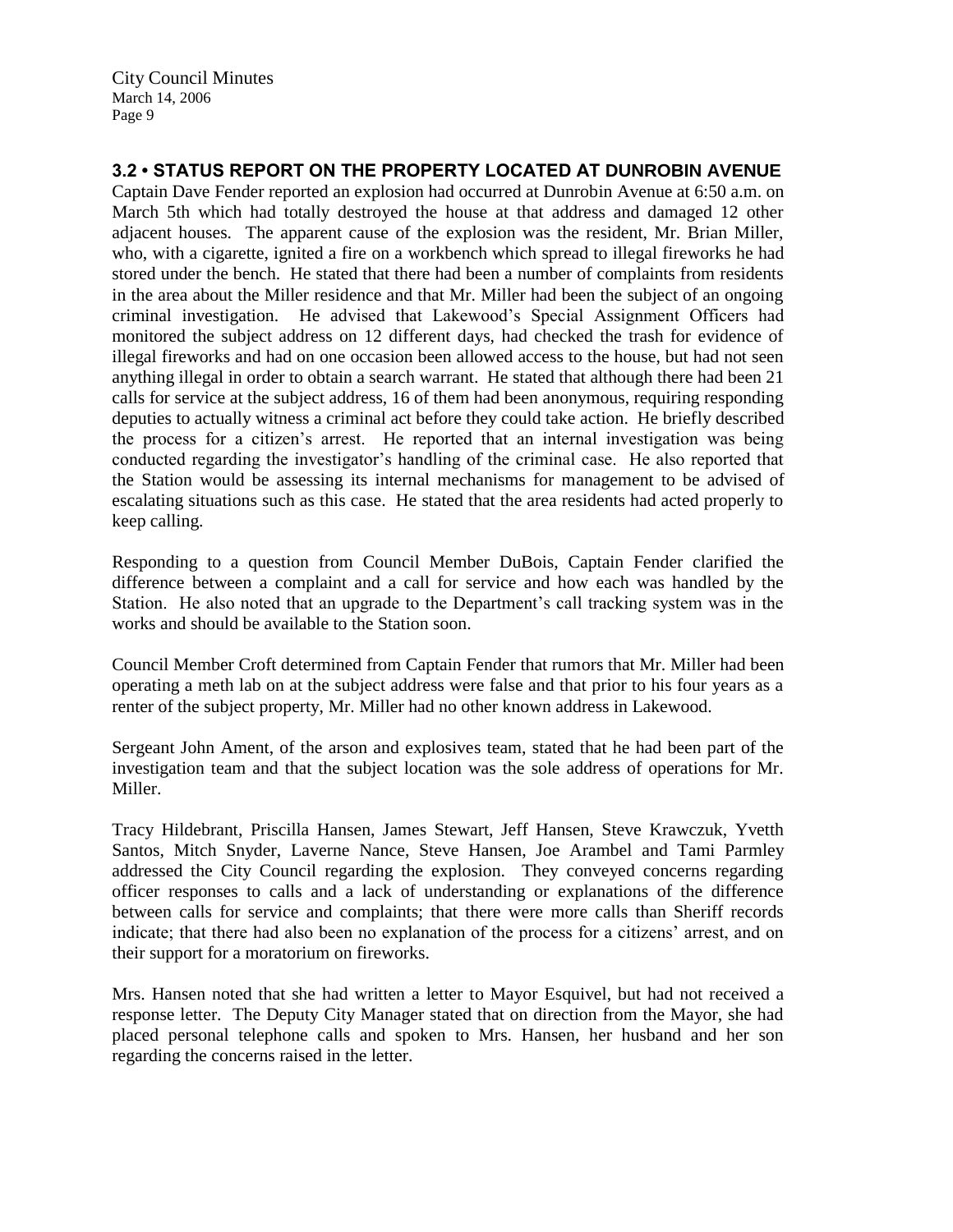# **3.2 • STATUS REPORT ON THE PROPERTY LOCATED AT DUNROBIN AVENUE**

- Continued

Council Member Rogers stated that there were many generalizations being thrown about and that he personally was offended by the characterization of the City Council as uncaring and non-responsive. He noted that each of the City Council Members received numerous letters, telephone calls and emails from residents and they devoted a lot of time and effort into providing timely responses.

Mayor Esquivel point out that although this was a terrible and frightening incident, it was one event and that viewed as a whole, Captain Dave Fender and the Sheriff's Department were doing an excellent job of fighting crime in Lakewood, as was evidenced by the very low crime rate.

Council Member Rogers thanked the speakers for their valuable input and expressed gratitude that no one was injured in this incident. He stated that there would be changes made to the way correspondence was addressed by the Council and staff, including copying correspondence to the Mayor to the entire City Council. He advised that Captain Fender would be making sure that his staff fully understood the experiences and feelings expressed by the speakers when evaluating their methods of response to complaints.

Captain Fender assured the Council that as part of the de-briefing process from this incident, his staff would be reviewing their responses to residents.

Council Member Croft suggested that the Lakewood Safety Center located in the Lakewood Center Mall could be utilized for a class to educate residents on how to work effectively with the Sheriff's Department staff on neighborhood problems. Ms. Ruyle assured the City Council the staff would explore that idea, and that the concept could be expanded to cable programming and City publications to get the information out to the community.

At 11:04 p.m., the Regular Meeting of the City Council was recessed for the Meeting of the Lakewood Redevelopment Agency. At 11:06 p.m., the City Council Meeting was reconvened.

. . .

#### **ORAL COMMUNICATIONS:**

Joe Willard addressed the City Council regarding the 72-hour parking regulation.

. . .

 $\mathbf{r}$  .  $\mathbf{r}$  ,  $\mathbf{r}$  ,  $\mathbf{r}$  ,  $\mathbf{r}$  ,  $\mathbf{r}$  ,  $\mathbf{r}$